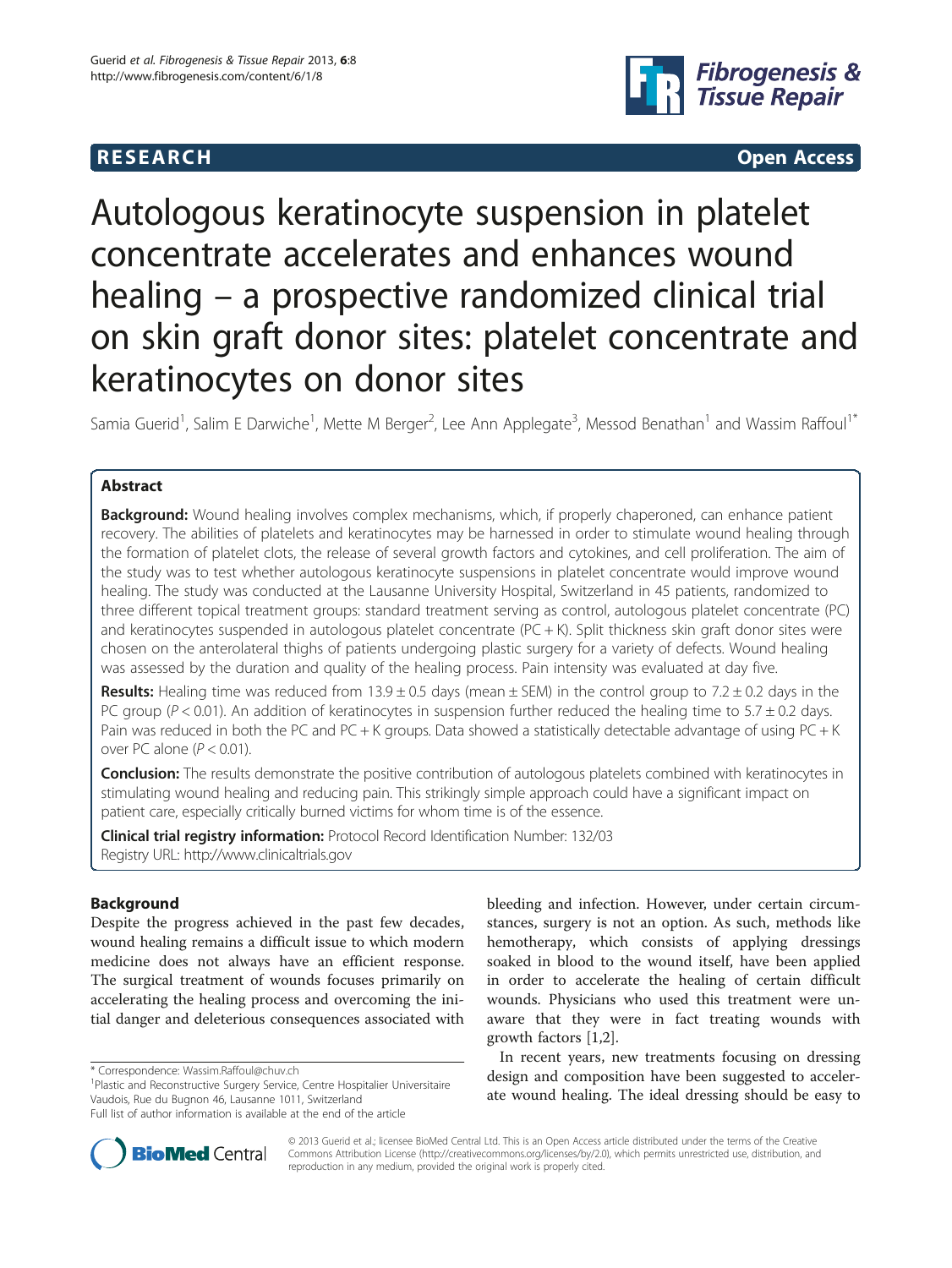<span id="page-1-0"></span>use, allow the absorption of blood and secretions, reduce local pain and permit a pain-free dressing replacement [[3,4\]](#page-6-0). Affordability is also an important factor. Novel 'smart' dressings have indeed been designed to cover graft donor sites and stimulate their healing time. However, none satisfies all the criteria mentioned above, hence the importance of researching other tools. Specific growth factors such as platelet-derived growth factor (PDGF), epidermal growth factor (EGF) and fibroblast growth factor (FGF) have been used in topical treatments [[5\]](#page-6-0) but results published thus far are inconclusive, probably because of the complexity of the healing phenomenon which cannot be stimulated by the local application of one factor at any given time, especially since the dosages are often well above physiological levels. Indeed, the orchestrated release of growth factors must be respected in order to best emulate the physiological process [[6](#page-6-0)-[8\]](#page-6-0). Therefore, even with increased precision in surgical technique, post-operative smart dressings, administration of growth factors and regular use of nutritional supplements, reported healing time and risk of complications remained unchanged [\[9,10](#page-6-0)], resulting in inconsistent and disappointing outcomes with dissuasive treatment costs.

Platelets play a fundamental role in wound healing, primarily through the formation of platelet clots and the release of many growth factors and cytokines [[5\]](#page-6-0). It has also been shown that epidermal keratinocytes play an essential role in wound healing [\[11](#page-6-0)-[17\]](#page-6-0). Keratinocytes, when applied to a wound, should theoretically induce and stimulate healing by releasing growth factors or multiplying in situ [[18\]](#page-6-0), thereby enhancing the healing effect of blood platelets. Theoretically, it is possible to amplify the effects of the first steps of the wound healing cascade by increasing the local concentration of platelets and keratinocytes which would then induce an increased production of trophic and growth factors [\[19](#page-6-0)-[23\]](#page-6-0).

A prospective randomized study with three groups of patients was performed in order to test whether a platelet concentrate or keratinocytes suspended in a platelet concentrate could enhance wound healing. One experimental group was treated with an autologous platelet concentrate, another experimental group received a suspension of autologous keratinocytes combined with a platelet concentrate while a standard treatment was administered to patients in the control group.

# Methods

# Study design

The clinical study was conducted as a prospective, randomized controlled, blinded phase I trial (Protocol Record 132/03;<http://www.clinicaltrials.gov>). After approval by the institutional ethics committee and the Swiss agency for therapeutic products (Swissmedic), 45 pa-

tients aged between 18 and 80 years and presenting graft donor sites not exceeding 15% of their total body surface were enrolled in the study between June 2005 and March 2006 at the Lausanne University Hospital in Switzerland. Each collected skin graft was 0.2 mm in thickness, located on the anterolateral region of the thigh and corresponding to a mean area of  $180 \text{cm}^2$ (range  $25$  to  $200 \text{ cm}^2$ ). Skin grafts were collected by means of a dermatome (Aesculap AG, Tuttlingen, Germany) with a thickness of 0.2 mm, which is the standard in our department in burn patients in order to achieve healing. In order to create comparable wounds, we used the same protocol in all patients. Exclusion criteria were: treatment with immunosuppressors or corticoids, terminal renal insufficiency and severe peripheral arteriopathy. Patients were randomized to one of three groups of 15 patients: control, platelet concentrate (PC) and platelet concentrate with keratinocytes  $(PC + K)$ (Table 1). Block randomization was generated using a computer program (S-Plus 4.0 for Windows, Microsoft Schweiz, Richtistrasse 3, 8304 Wallisellen (Zurich), Switzerland) by an investigator with no clinical involvement in the trial. Allocation was concealed from patients and observers.

# Platelet isolation

At the initiation of surgery, an 8.5 cc blood sample was collected from a vein in the upper arm without IV perfusion by means of a RegenKit® (RegenLab, En Budron B2, 1052 Le Mont-sur-Lausanne, Switzerland). The blood sample tube was immediately centrifuged for eight minutes at 2,800 rpm leading to a separation of the red cells from the plasma. Under these conditions, the platelets formed a narrow white band at the interface between the red cells and the plasma. After resuspending the platelets in the plasma by gentle agitation, the resulting platelet concentrate was transferred to another sterile tube and placed at 37°C. The final volume of platelet concentrate ranged between 3.5 and 4.5 ml. PC

|  |  |  | <b>Table 1 Patient population characteristics</b> |
|--|--|--|---------------------------------------------------|
|--|--|--|---------------------------------------------------|

| Group                                   | Control             | <b>PC</b>           | $PC + K$            |
|-----------------------------------------|---------------------|---------------------|---------------------|
|                                         | $(n = 15)$          | $(n = 15)$          | $(n = 15)$          |
| Age in years,<br>mean + SFM<br>(median) | $42.5 \pm 3.1$ (39) | $45.5 \pm 3.9$ (48) | $46.9 \pm 5.3$ (54) |
| Gender, M: F                            | 11:4                | 9:6                 | 5:10                |
| Diagnosis, number (%)                   |                     |                     |                     |
| Trauma                                  | 7(47)               | 3(20)               | 3(20)               |
| Burn                                    | 2(13)               | 6(40)               | 4(27)               |
| Ulcer                                   | 2(13)               | 1(7)                | 3(20)               |
| Cutaneous tumors                        | 0(0)                | 4(27)               | 0(0)                |
| Others                                  | 4(27)               | 1(7)                | 5(33)               |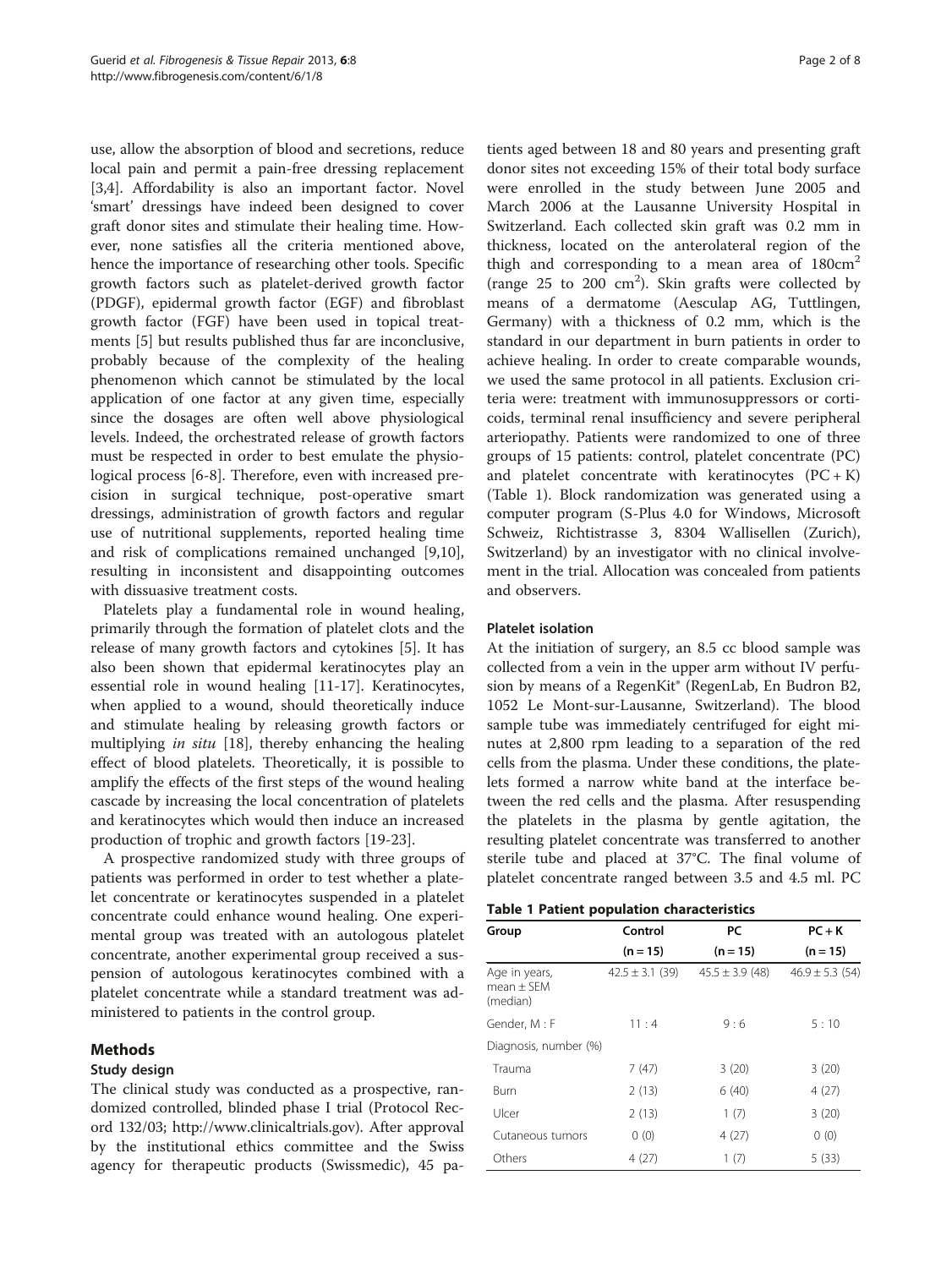were controlled for cell type and concentration: some isolated mononuclear cells were observed

#### Autologous keratinocyte isolation

A sample of 0.2 mm thick skin collected by means of a dermatome was placed in a transport tube containing 20 ml of DMEM,  $10^2$  U/ml of penicillin and 0.1 mg/ml of streptomycin sulfate. The skin sample was sent along with the platelet concentrate to our cell culture laboratory. After being rinsed three times with an isotonic PBS solution, the skin sample was cut into small fragments (approximately  $1 \text{ mm}^2$ ) with a scalpel and digested in a 0.05% trypsin - 0.01% EDTA mixture for 45 minutes at 37°C. The supernatant containing the keratinocytes was centrifuged for three min at 200 g and the resulting cell pellet was washed twice in DMEM solution. The cells were then counted under the microscope. Finally, the cell pellet was suspended in 3.5 to 4.5 ml of autologous platelet concentrate. All procedures were conducted under a laminar flow, following strict rules of asepsis and sterility in a cell processing center, according to the GMP procedures.

#### Surgical treatment

After collecting skin grafts, all donor sites were temporarily covered with gauze impregnated with an adrenaline solution (2 mg/L in saline). At the end of the surgical intervention, the PC group received a platelet concentrate obtained using the procedure described above. A spray applicator consisting of two syringes maintained at 37°C, one containing PC (10 volume) and the other a 10% calcium chloride solution (1 volume), was used to dispense the mixture on to the wound bed. The mixtures were left to coagulate in situ before applying any dressings. Mean cell counts in suspension for 4 ml were  $2,300 \times 10^6$  platelets and  $22.6 \times 10^6$  keratinocytes. Average counts on wounds were  $13.5 \times 10^6/\text{cm}^2$  platelets and 80,000 keratinocytes/cm<sup>2</sup> respectively. The PC + K group received a suspension of keratinocytes in PC following a similar procedure. Wounds from all groups were then covered with three layers of paraffin gauze (Jelonet®, Smith & Nephew, 15 Adam Street, London WC2N 6LA, UK), wrapped with standard bandages (Kerlix®, Covidien, 15 Hampshire Street, Mansfield, Ma) and contained in an elastic bandage. Control wounds were covered by three layers of paraffin gauze and bandages (the standard treatment for skin graft take in our department). All patients and observers were blinded to the treatment.

#### Wound healing

Treatment efficiency was evaluated with respect to the duration (in days) until complete healing occurred along with assessments of the degree of epithelialization. The first evaluation was done on post-operative day five by

an observer blinded to the type of treatment. The dressing and bandages were replaced with sheets of paraffin gauze and covered with standard dry dressings. Subsequent evaluations were done at two-day intervals until complete healing. Time until complete wound healing was recorded. Local pain, in general and specifically while replacing dressings, was evaluated by the patients on post-operative day five using a visual analogical scale with 0 representing no pain and 10 representing extreme pain. Both pre-operative and post-operative pictures documenting wound healing progression were also taken. Eventual adverse effects were to be recorded throughout the follow-up.

#### Statistical analysis

Results are expressed as mean ± SEM. One-way ANOVA and post hoc Tukey's tests were used to confirm statistically detectable differences between groups with P-values below 0.05. The statistical package was  $JMP^{\circ}$ (Version 5.5, SAS Institute Inc., Cary, NC, USA).

#### Results

Altogether, 45 patients were included (Table [1](#page-1-0)). There were no statistically significant differences between the groups with respect to gender and age despite the  $PC + K$ group having a ratio of female to male patients which was almost the inverse of that in other groups. The four most frequent pathologies in our groups were traumatic defects, burns, ulcer of venous etiology and cutaneous tumors. In the control group, the other categories consisted of one lumbar hemolymphangioma, one equinous deformity with neurinoma, one excision of a thigh sarcoma and one defect after total knee arthroplasty. In the PC group, there was only one patient outside the aforementioned categories. This case was a carcinoma of the rectum needing skin graft after perineal reconstruction. In the  ${PC} + K$  group, there were five patients not belonging to the main categories. These consisted of one hidradenitis suppurativa, one thigh sarcoma, one necrotizing pancreatitis, one ankle osteitis with secondary flap reconstruction and one keloid excision.

Wound healing was significantly shortened in PC and  $PC + K$  groups compared to control ( $P < 0.01$ ), reflecting the stimulation of wound healing by the platelet concentrate (Figure [1A](#page-3-0)). In the PC group, wound healing time was reduced to  $7.2 \pm 0.2$  days compared with  $13.9 \pm 0.5$ days in the control. A further significant reduction of the healing time was observed in the  $PC + K$  group compared to the PC group ( $P < 0.01$ ). Indeed, the PC + K group showed the fastest wound healing, averaging  $5.7 \pm$ 0.2 days (Figure [2](#page-4-0)).

Patients from the PC group also experienced a significant reduction of the pain resulting from the skin graft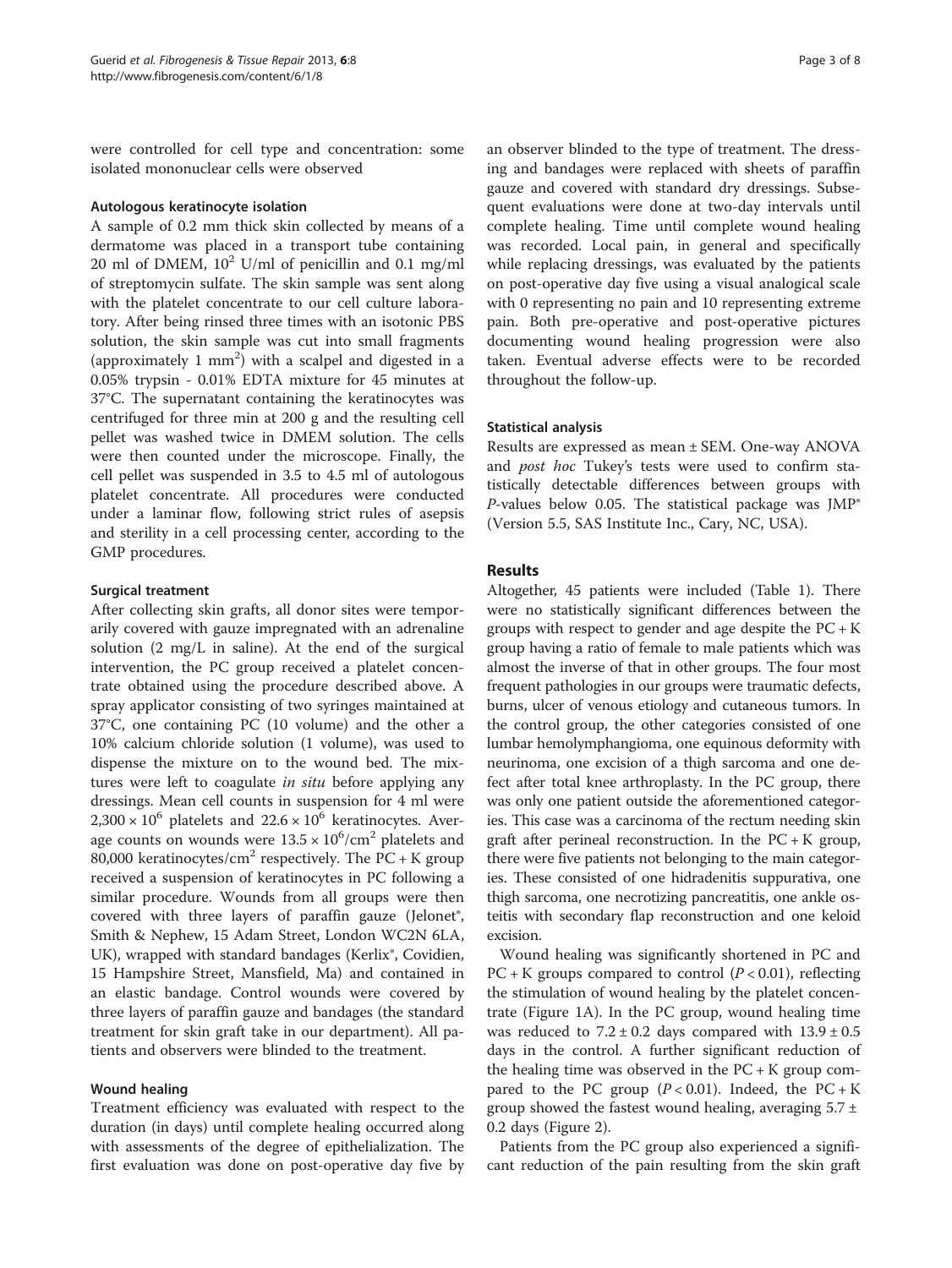<span id="page-3-0"></span>

donor sites compared to the control group, an effect further enhanced in the  $PC + K$  group (Figure 1B).

No infection was noted. The tolerance and acceptance of the treatments were excellent and no undesirable effects were noted.

# **Discussion**

Studying clinical wound healing is challenging because of an inherently high variability, which may alter the evaluation of results. The principal differences lie within the wound itself, specifically its depth, localization, etiology and other associated pathologies [[24](#page-6-0)]. This motivated our aim to evaluate skin graft donor sites rather than the grafted areas in an attempt to minimize inherent differences between wounds. Indeed, a skin graft remains the most used technique for wound closure [[25,26\]](#page-6-0) and the surgical technique has been refined over the years due to improvement of the apparatus used to take skin grafts. This now allows for an increased precision and reproducibility. For this reason and due to the relative ease of monitoring donor sites, this type of wound has become the ideal model to study wound healing *in vivo* [[26\]](#page-6-0). Healing of the donor site, however, may vary and depends on both the depth of the wound and its surface area which may range from a few square centimeters to several hundred. The energy cost of healing is elevated and aggravated by losses of minerals, trace elements, proteins and fluids [[25,26\]](#page-6-0). This becomes particularly important when extensive surfaces are involved, as in the case of major burns, major trauma, and in children and elderly patients. In those cases, new large wounds appear at skin graft donor sites, with an elevated risk of complication such as infections and delayed healing which further increases the toll on the body. It is therefore, extremely important to attempt to stimulate and accelerate donor site wound healing [[27\]](#page-6-0).

Under normal circumstances, and according to the inclusion criteria we defined, the graft donor sites investigated in this study should heal spontaneously within 12 to 14 days. Encouraging results were obtained while assessing the healing effect of the application of an autologous platelet concentrate alone and the application of a keratinocyte suspension combined with an autologous platelet concentrate to the donor site compared to a standard treatment. Indeed, clinical efficacy was notably enhanced as experimental groups showed an important reduction of healing time, particularly in the  $PC + K$  group which only required an average of five days, less than half the time required by conventional methods (Figure 1A). These results show the ability of concentrated platelets and keratinocytes to amplify and enhance the first phases of the healing cascade. In our trial, we didn't include a group of patients receiving keratinocytes only, because previous work has already demonstrated its benefit on wound healing [\[28](#page-6-0)-[31](#page-6-0)] and because our purpose was to verify the use of PC as a transport medium for keratinocytes.

Our study also confirms that platelet concentrates may be successfully obtained through a one-step isolation procedure. The protocols used in this study however, may of course be further optimized. For instance, although the platelet concentrates were prepared during the surgical intervention, it may be possible to do so on the eve of the operation, thereby effectively reducing the workload in the operating room. Similarly, we are currently investigating ways to further simplify methods of obtaining cutaneous cell suspensions and to better understand their contribution to enhancing the healing cascade and their interaction with the delivered platelets.

Different types of dressings such as hydrocellular, hydrocolloid, alginates and paraffin gauze have been tested in our department during the past few years in an attempt to reduce pain. Although subsiding with the use of some hydrocellular dressings, pain and discomfort almost always remained a problem during dressing replacement which is done imperatively in the first 48 hours and a week following the procedure [\[3,9](#page-6-0),[32](#page-6-0)]. The elevated cost per unit of the above mentioned dressing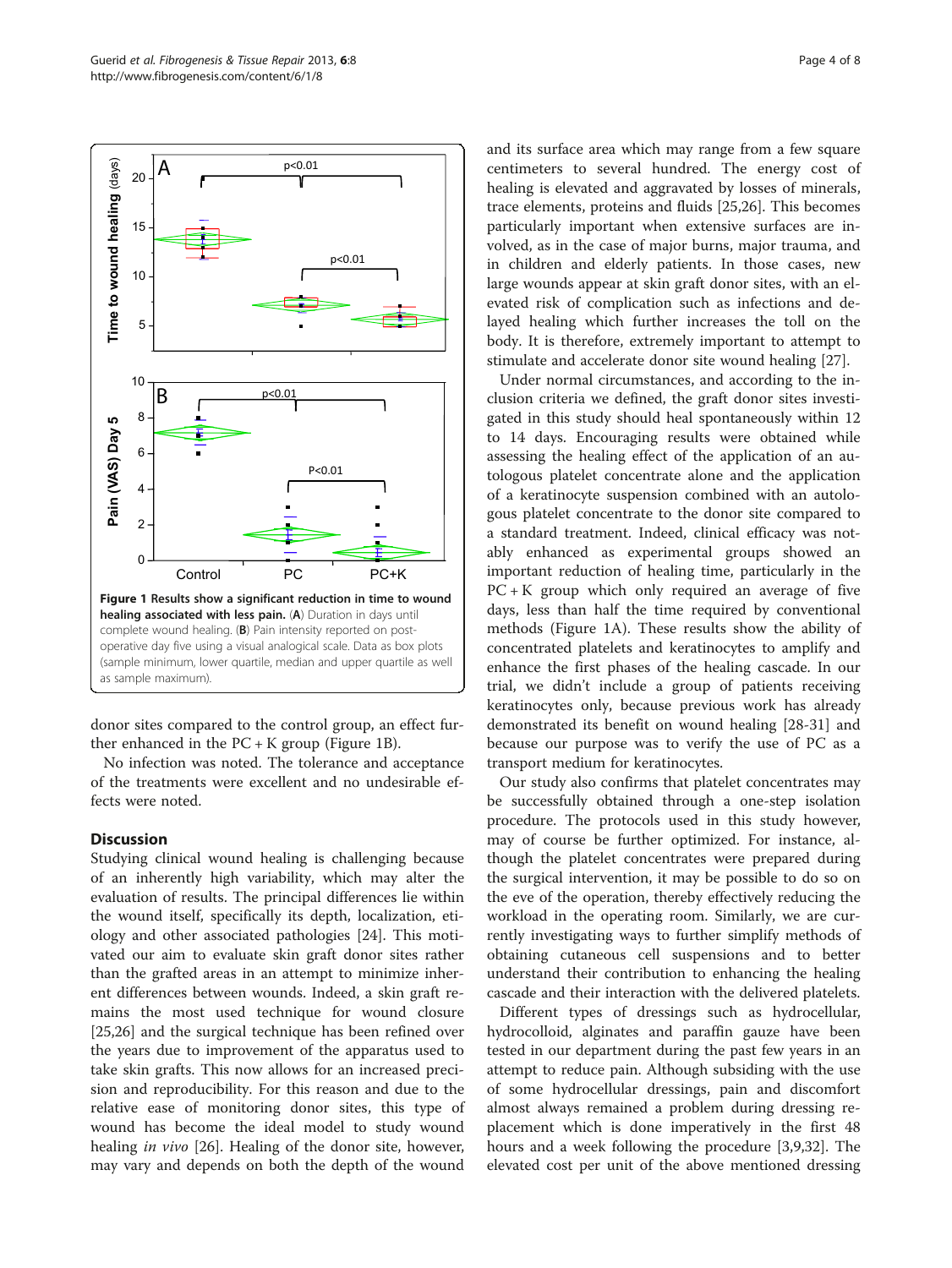<span id="page-4-0"></span>

however becomes consequential relative to the wound surface to be covered [\[9,33,34\]](#page-6-0).

The study shows significant pain reduction when using PC alone, and an even more pronounced reduction using the combination of PC with keratinocytes (Figure [1](#page-3-0)B). The effect was virtually immediate and long lasting and without the need for repeated application. Some patients who had previously healed skin graft donor site wounds noted the difference in treatment and found the recovery relatively pain free. This admittedly unforeseen observation could be partially explained by the ability of the platelet gel to maintain a humid environment around the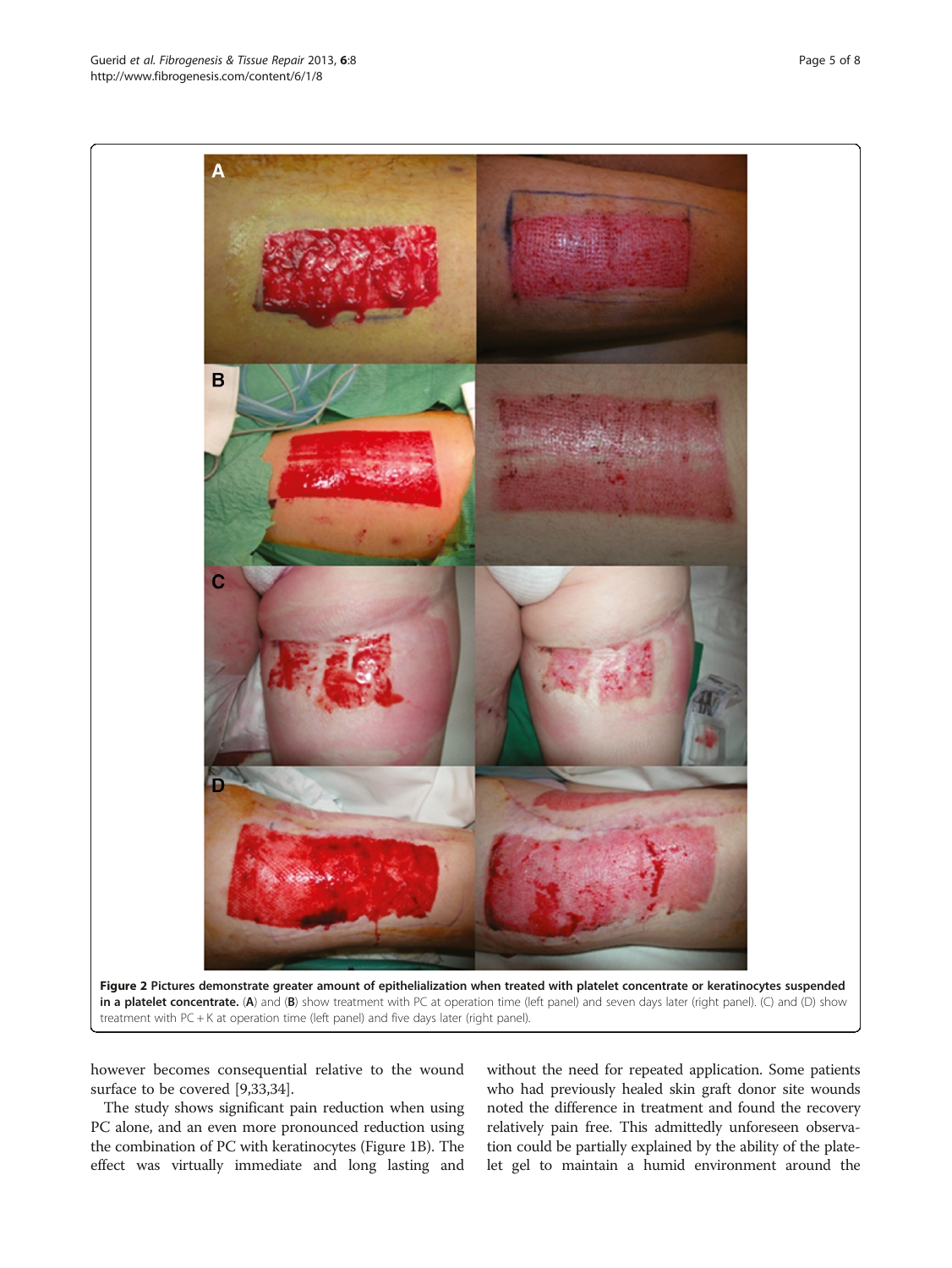wound. Different kinds of new dressings (for example, hydrofibers and hydrocolloids), however, attempt to generate that same effect although the pain does not disappear completely and is usually only attenuated, hinting that there may be more to the story. Indeed, platelets may be releasing or stimulating the release of substances with an analgesic effect. As shown previously [[35\]](#page-6-0), platelets are known to release endorphins, which may explain why the analgesic effect observed was rapid and long lasting. We have noted the same observation in patients presenting chronic wounds and treated with platelet gels (data not shown). Specific studies must be conducted to explain precisely how the platelet concentrates act directly or indirectly on pain in acute wounds and how keratinocytes may further enhance that effect, as we have seen in this study.

The risk of wound infection is directly related to the healing time, while delayed wound healing may in certain cases be the only sign of infection [[9,10,](#page-6-0)[36-38\]](#page-7-0). This can be explained by the bacterial release of endotoxins that increase pro-inflammatory cytokines such as Il-1 and TNF-α, thereby causing increased levels of metalloproteinases (MMPs) and a decrease in the production of growth factors [\[36](#page-7-0)]. Additionally, wound infections increase exudates and pain and are associated with increased patient discomfort, an unesthetic scar and an important increase in the cost of care. As such, infection of the donor site may sometimes expand, especially in debilitated, malnourished, polytraumatized patients, major burn victims or patients treated with drugs that render the skin fragile, such as corticoids. Ranging from cellulitis to septicemia, complications may very well threaten the patient's survival.

No infectious complication was observed in this study. This can be explained by the acceleration of healing and the potential antibacterial role of platelets and white blood cells trapped in the platelet concentrate [\[39,40](#page-7-0)]. Additional studies may shed some light onto the mechanisms underlying this effect and whether platelets act directly to prevent infections or through the stimulation or other cells. Whether cutaneous cell suspensions help enhance this effect would also be of interest, especially in the case of chronic wounds.

The methods presented here benefit from an important advantage in that no heterologous product was used. PC can be obtained by simple centrifugation with a Conformité Européenne (CE) approved device. This study also demonstrates that platelet concentrate may be an excellent vehicle for transporting a suspension of autologous keratinocytes onto a wound. Keratinocytes, which play an essential role in wound healing thanks to their multiplicative capacity and their metabolic role [[11-17](#page-6-0)], effectively enhance the effect of PC, an observation which opens the door to a much larger range of applications involving the addition of other cell types such as fibroblasts, which also play an important role in wound healing [\[7](#page-6-0)]. In the case of major burns, every day gained in terms of healing translates into increased chances of survival, reduced suffering, reduced scar ransom and an important decrease in what is usually a major cost to health institutions. The preparation of a PC requires a cell processing unit and qualified personnel for cell isolation. The laboratory procedure takes approximately 90 minutes. Taking into account the personnel salary and the kit for platelet isolation, the cost of a PC + keratinocyte preparation may be estimated between 300 to 500 Swiss Francs. There is no major manipulation of the tissue, including cell culture and expansion. As only enzymatic treatment and centrifugation steps are needed, tissue can be rapidly processed in a Class A laminar flow system dedicated for this activity.

# Conclusion

The data show that platelet concentrates have a beneficial effect on wound healing and can be used to deliver keratinocytes to the wounds. The association of platelet concentrates and keratinocytes appears to be the most efficient way to enhance wound healing. We believe that this method could be the first line treatment for patients with impaired healing. However, the complexity and cost of the method have to be reduced in order for this technique to be used as a standard protocol.

This study showed beneficial effects regarding pain and time to complete wound healing. This procedure opens the path towards a more efficient treatment of chronic wounds such as ulcers, including decubitus ulcers and those related to diabetic neuropathies or necrotic angiodermatitis. It also provides undeniable advantages in treating major burn victims. Future trials are required to address the question of the specific impact of keratinocytes on wound healing.

#### Consent

Written informed consent was obtained from the patient for publication of this report and any accompanying images.

#### Abbreviations

ANOVA: Analysis of variance; CE: Conformité Européenne; DMEM: Dulbecco's modified Eagle's medium; EDTA: Ethylenediaminetetraacetic acid; EGF: Epidermal growth factor; FGF: Fibroblast growth factor; GMP: Good manufacturing practice; IL-1: Interleukin-one; MMPs: Matrix metalloproteinases; PBS: Phosphate buffered-saline; PC: Platelet concentrate; PC + K: Platelet concentrate + Keratinocytes; PDGF: Platelet derived growth factor; SD: Standard deviation; SEM: Standard error of the mean; TNF-α: Tumor necrosis factor- alpha.

#### Competing interests

The authors have nothing to disclose regarding sources of financial support or commercial sponsorship of the work described in this manuscript.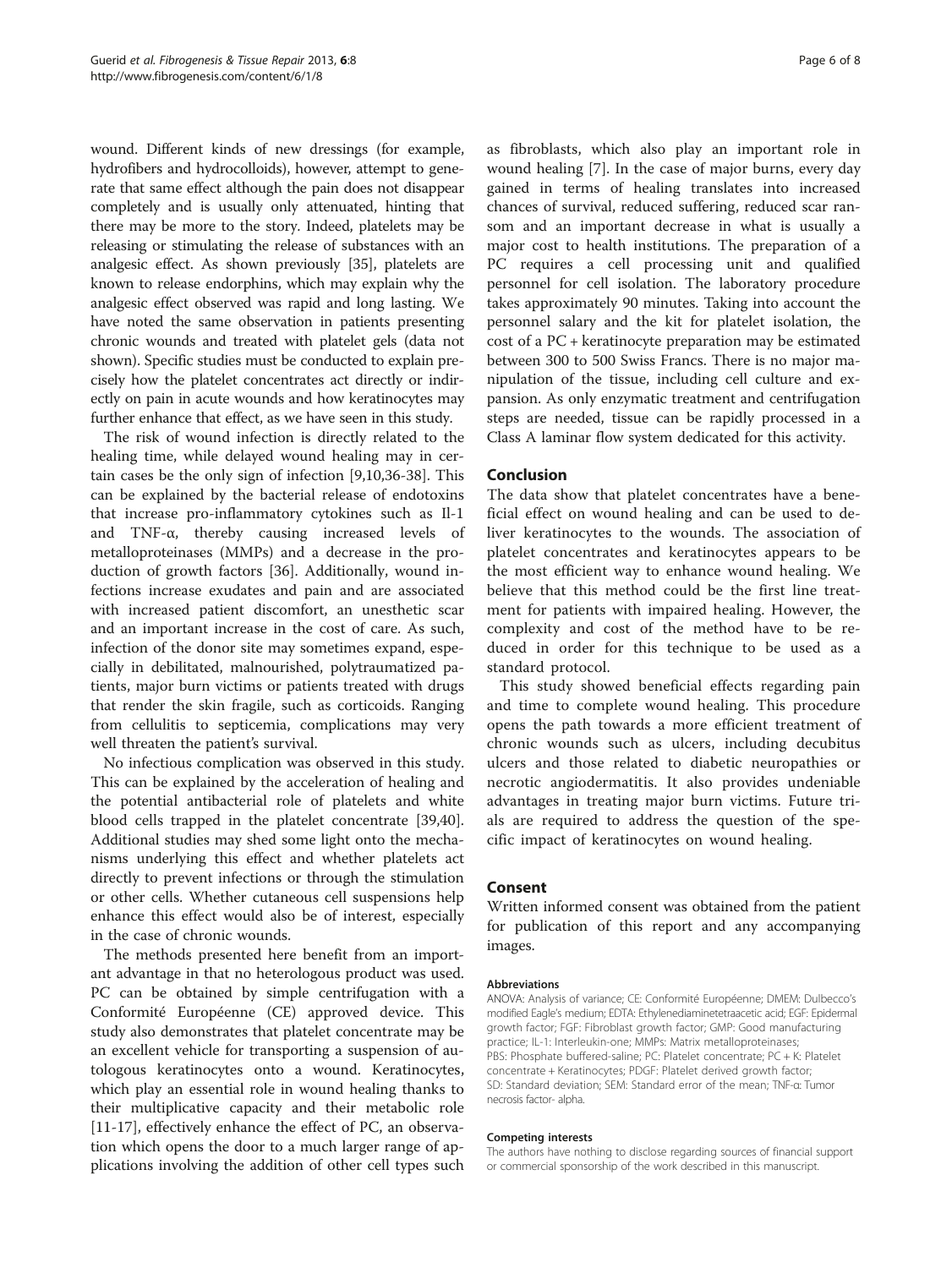#### <span id="page-6-0"></span>Authors' contributions

SG participated in inclusion of patients, data collection, and statistical analysis and drafted the manuscript. SD participated in the process of writing the article and analyzing the data. MMB made the statistical analysis and reviewed the whole manuscript. MB made the laboratory work and helped write the text. WR designed the study, included and followed-up the patients and reviewed the manuscript. All authors read and approved the final manuscript.

#### Meetings at which this work's data has been previously presented

1 – Oral Presentation, Chirurgie Plastique et Reconstructive Research Day,

Centre Hospitalier Universitaire Vaudois, November 2008.

2 – Oral Presentation, 35th Annual meeting of European Society for Artificial Organs. Geneva, September, 2008.

3 – Oral Presentation, 19th EURAPS Meeting (European Association of Plastic Surgeons), Madeira, May 2008.

4 – Oral Presentation, 43rd Congress of SSCPRE (Société Suisse de Chirurgie Plastique, Reconstructive et Esthétique), Montreux, October 2007.

#### Acknowledgements

We would like to thank Dr. Daniel Hayoz for his analytical work on the composition of the platelet concentrates and Isabelle Sénéchaud for the cell isolation procedures.

#### Author details

<sup>1</sup>Plastic and Reconstructive Surgery Service, Centre Hospitalier Universitaire Vaudois, Rue du Bugnon 46, Lausanne 1011, Switzerland. <sup>2</sup>Department of Intensive Care Medicine, Centre Hospitalier Universitaire Vaudois, Rue du Bugnon 46, Lausanne 1011, Switzerland. <sup>3</sup>Unit of Regenerative Therapy, Plastic and Reconstructive Surgery, Department of Musculoskeletal Medicine, Centre Hospitalier Universitaire Vaudois, CHUV/UNIL, EPCR-02, Epalinges 1066, Switzerland.

#### Received: 5 October 2012 Accepted: 11 February 2013 Published: 9 April 2013

#### References

- 1. Iwayama-Hibino M, Sugiura K, Muro Y, Tomita Y: Successful topical hemotherapy with a new occlusive dressing for an intractable ulcer on the toe. *J Dermatol* 2009, 36:245-248.
- 2. Triquet B, Ruffieux P, Mainetti C, Salomon D, Saurat JH: Topical hemotherapy for leg ulcers. Dermatol 1994, 189:418–420.
- 3. Feldman DL: Which dressing for split-thickness skin graft donor sites? Ann Plast Surg 1991, 27:288–291.
- 4. Innes ME, Umraw N, Fish JS, Gomez M, Cartotto RC: The use of silver-coated dressings on donor site wounds: a prospective, controlled matched pair study. Burns 2001, 27:621–627.
- 5. Fu X, Li X, Cheng B, Chen W, Sheng Z: Engineered growth factors and cutaneous wound healing: success and possible questions in the past 10 years. Wound Repair Regen 2005, 13:122–130.
- 6. Gharaee-Kermani M, Phan SH: Role of cytokines and cytokine therapy in wound healing and fibrotic diseases. Curr Pharm Des 2001, 7:1083–1103.
- 7. Werner S, Grose R: Regulation of wound healing by growth factors and cytokines. Physiol Rev 2003, 83:835–870.
- 8. Chen FM, Zhang M, Wu ZF: Toward delivery of multiple growth factors in tissue engineering. Biomaterials 2010, 31:6279–6308.
- 9. Barnea Y, Amir A, Leshem D, Zaretski A, Weiss J, Shafir R, Gur E: Clinical comparative study of aquacel and paraffin gauze dressing for split-skin donor site treatment. Ann Plast Surg 2004, 53:132-136.
- 10. Wiechula R: The use of moist wound-healing dressings in the management of split-thickness skin graft donor sites: a systematic review. Int J Nurs Pract 2003, 9:S9–S17.
- 11. Ansel JC, Tiesman JP, Olerud JE, Krueger JG, Krane JF, Tara DC, Shipley GD, Gilbertson D, Usui ML, Hart CE: Human keratinocytes are a major source of cutaneous platelet-derived growth factor. J Clin Invest 1993, 92:671–678.
- 12. Ballaun C, Weninger W, Uthman A, Weich H: Tschachler, E: Human keratinocytes express the three major splice forms of vascular endothelial growth factor. J Invest Dermatol 1995, 104:7–10.
- 13. Brown LF, Yeo KT, Berse B, Yeo TK, Senger DR, Dvorak HF, van de Water L: Expression of vascular permeability factor (vascular endothelial growth

factor) by epidermal keratinocytes during wound healing. J Exp Med 1992, 176:1375–1379.

- 14. Decline F, Rousselle P: Keratinocyte migration requires alpha 2 beta 1 integrin-mediated interaction with the laminin-5 gamma 2 chain. J Cell Sci 2001, 114:811–823.
- 15. Feliciani C, Gupta AK, Sauder DN: Keratinocytes and cytokine/growth factors. Crit Rev Oral Biol Med 1996, 7:300–318.
- 16. McKay IA, Leigh IM: Epidermal cytokines and their roles in cutaneous wound healing. Br J Dermatol 1991, 124:513–518.
- 17. Tamariz-Dominguez E, Castro-Munozledo F, Kuri-Harcuch W: Growth factors and extracellular matrix proteins during wound healing promoted with frozen cultured sheets of human epidermal keratinocytes. Cell Tissue Res 2002, 307:79–89.
- 18. Svensjö T, Yao F, Pomahac B, Eriksson E: Autologous keratinocyte suspensions accelerate epidermal wound healing in pigs. J Surg Res 2001, 99:211–221.
- 19. Carter CA, Jolly DG, Worden CE Sr, Hendren DG, Kane CJ: Platelet-rich plasma gel promotes differentiation and regeneration during equine wound healing. Exp Mol Pathol 2003, 74:244–255.
- 20. Knighton DR, Ciresi KF, Fiegel VD, Austin LL, Butler EL: Classification and treatment of chronic nonhealing wounds. Successful treatment with autologous platelet-derived wound healing factors (PDWHF). Ann Surg 1986, 204:322–330.
- 21. Mazzucco L, Medici D, Serra M, Panizza R, Rivara G, Orecchia S, Libener R, Cattana E, Levis A, Betta PG, Borzini P: The use of autologous platelet gel to treat difficult-to-heal wounds: a pilot study. Transfusion 2004, 44:1013–1018.
- 22. Valbonesi M, Giannini G, Migliori F, Dalla Costa R, Galli A: The role of autologous fibrin-platelet glue in plastic surgery: a preliminary report. Int J Artif Organs 2002, 25:334–338.
- 23. Lacci M, Dardik A: Platelet-rich plasma: support for its use in wound healing. Yale J Biol Med 2010, 83:1-9.
- 24. Greenhalgh DG, Barthel PP, Warden GD: Comparison of back versus thigh donor sites in pediatric patients with burns. J Burn Care Rehabil 1993, 14:21–25.
- 25. Atiyeh BS, Gunn SW, Hayek SN: State of the art in burn treatment. World J Surg 2005, 29:131–148.
- 26. Hierner R, Degreef H, Vranckx JJ, Garmyn M, Massagé P, Van Brussel M: Skin grafting and wound healing - the 'dermato-plastic team approach'. Clin Dermatol 2005, 23:343–352.
- 27. Hart DW, Wolf SE, Herndon DN, Chinkes DL, Lal SO, Obeng MK, Beauford RB, Mlcak RTRP: Energy expenditure and caloric balance after burn: increased feeding leads to fat rather than lean mass accretion. Ann Surg 2002, 235:152–161.
- 28. Gobet R, Raghunath M, Altermatt S, Meuli-Simmen C, Benathan M, Dietl A, Meuli M: Efficacy of cultured epithelial autografts in pediatric burns and reconstructive surgery. Surgery 1997, 121:654–661.
- 29. Vernez M, Raffoul W, Gailloud-Matthieu MC, Egloff D, Senechaud I, Panizzon RG, Benathan M: Quantitative assessment of cell viability and apoptosis in cultured epidermal autografts: application to burn therapy. Int J Artif Organs 2003, 26:793–803.
- 30. Vanscheidt W, Ukat A, Horak V, Brüning H, Hunyadi J, Pavlicek R, Emter M, Hartmann A, Bende J, Zwingers T, Ermuth T, Eberhardt R: Treatment of recalcitrant venous leg ulcers with autologous keratinocytes in fibrin sealant: a multinational randomized controlled clinical trial. Wound Repair Regen 2007, 15:308–315.
- 31. Johnsen S, Ermuth T, Tanczos E, Bannasch H, Horch RE, Zschocke I, Peschen M, Schöpf E, Vanscheidt W, Augustin M: Treatment of therapy-refractive ulcera cruris of various origins with autologous keratinocytes in fibrin sealant. Vasa 2005, 34:25–29.
- 32. Hormbrey E, Pandya A, Giele H: Adhesive retention dressings are more comfortable than alginate dressings on split-skin-graft donor sites. Br J Plast Surg 2003, 56:498–503.
- 33. Eaglstein WH, Falanga V: Chronic wounds. Surg Clin North Am 1997, 77:689–700.
- 34. Rakel BA, Bermel MA, Abbott LI, Baumler SK, Burger MR, Dawson CJ, Heinle JA, Ocheltree IM: Split-thickness skin graft donor site care: a quantitative synthesis of the research. Appl Nurs Res 1998, 11:174–182.
- 35. Di Giulio AM, Picotti GB, Cesura AM, Panerai AE, Mantegazza P: Met-enkephalin immunoreactivity in blood platelets. Life Sci 1982, 30:1605–1614.